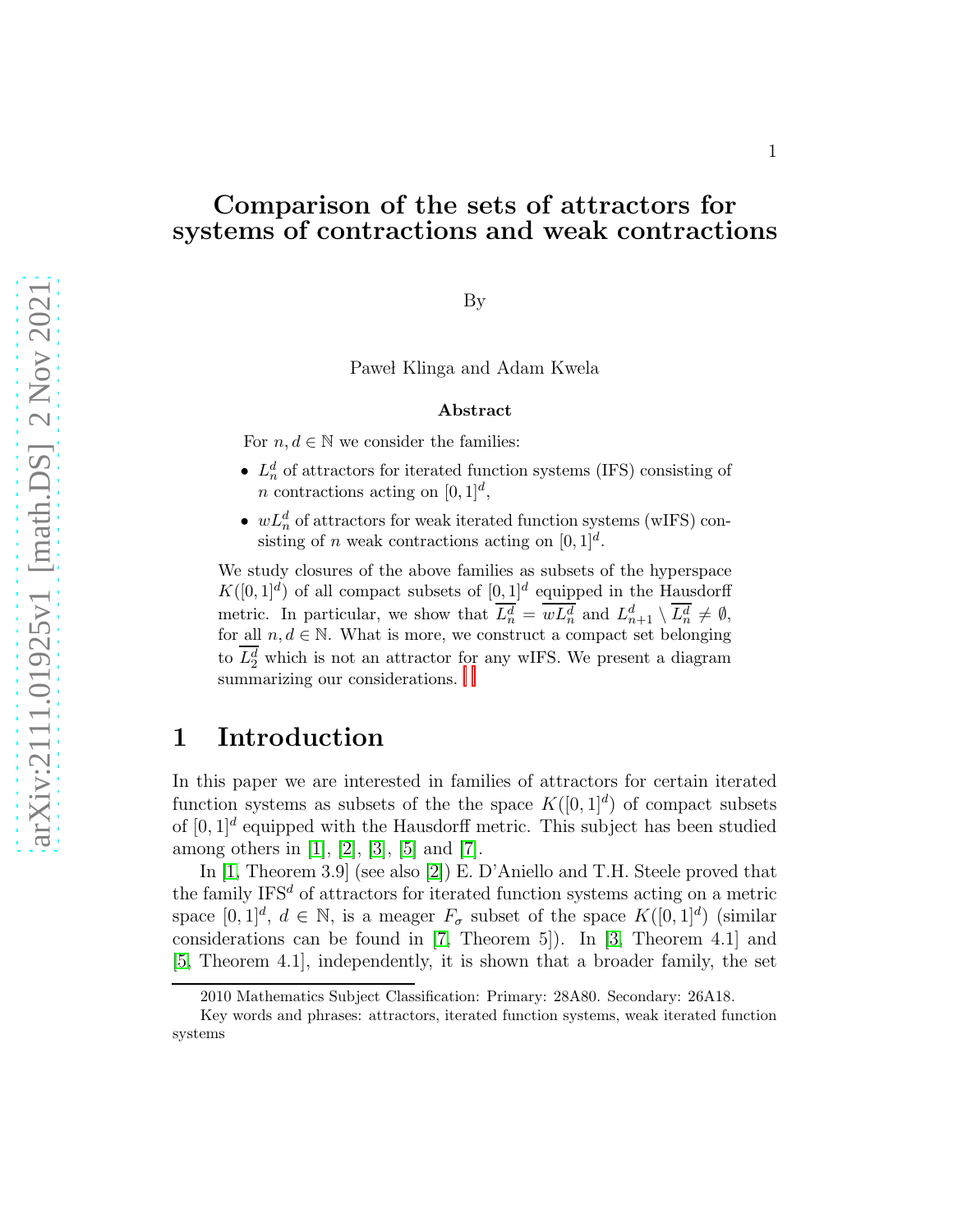$\mathbf{wIFS}^d$  of attractors for weak iterated function systems (which are systems of weak contractions, i.e., functions f satisfying  $d(f(x), f(y)) < d(x, y)$  for all  $x \neq y$ ) acting on  $[0, 1]^d$ ,  $d \in \mathbb{N}$ , is also meager. Actually the proofs show something more: for each  $n \in \mathbb{N}$  the set  $wL_n^d$  of all attractors for weak iterated function systems consisting of n functions, is nowhere dense in  $K([0, 1]^d)$ . As a consequence we get that  $\overline{wL_n^d}$  is a closed nowhere dense subset of  $K([0,1]^d)$ .

The main motivation for this paper is to capture in a precise mathematical way the differences and similarities between families  $IFS<sup>d</sup>$  and wIFS<sup>d</sup>. We are interested in the question whether  $wL_n^d$  and  $L_n^d$ , which is the family of all attractors for traditional IFSs consisting of  $n$  functions, maintain the same topological properties.

Let " $A \rightarrow B$ " denote " $A \subseteq B$ ". The following diagram summarizes all our results.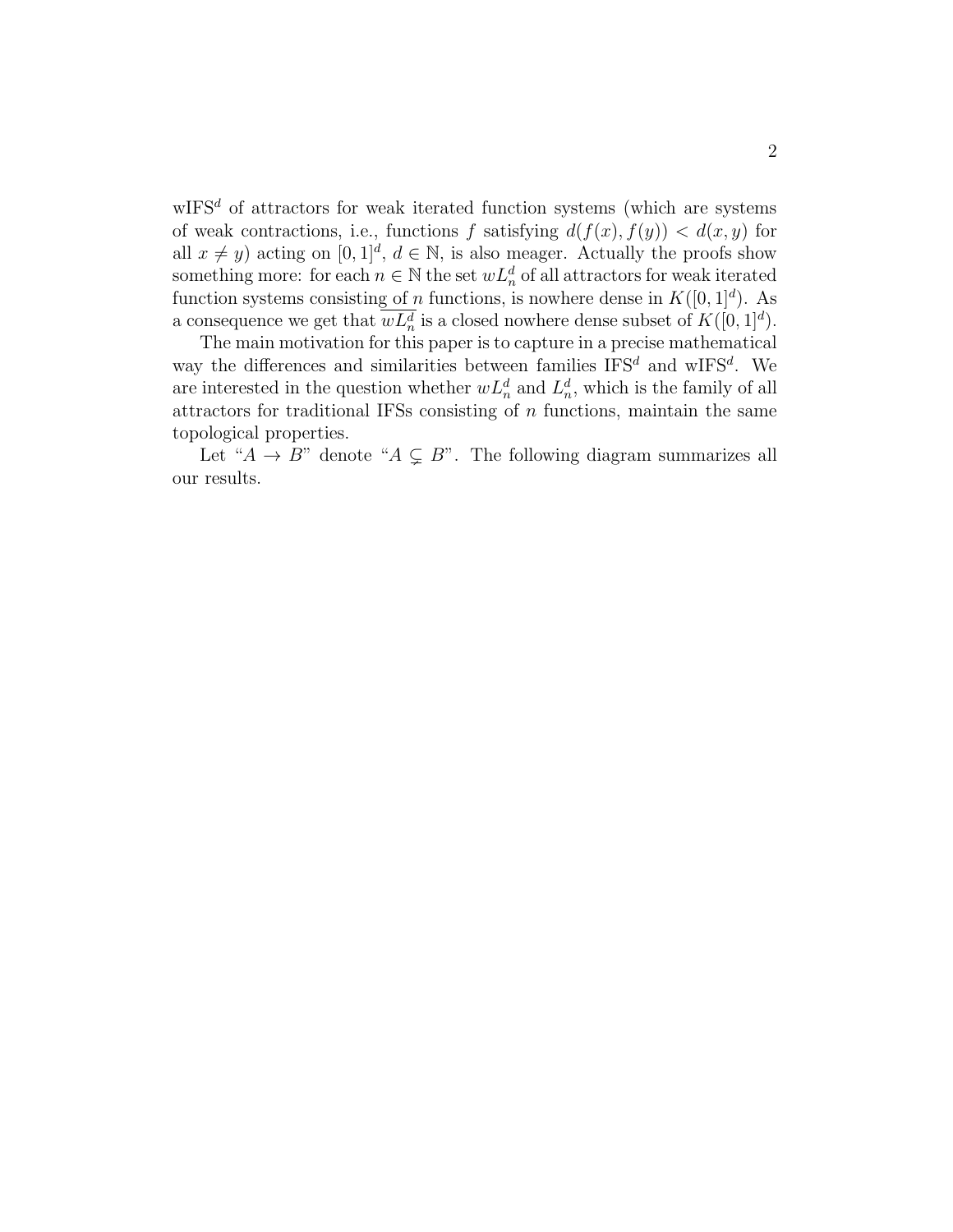

In the above diagram, all inclusions follow from Remark [2](#page-3-0) and Theorem [3.2.](#page-6-0) All inequalities follow from Theorems [3.3,](#page-7-0) [3.4](#page-9-0) and Proposition [3.1.](#page-5-0)

In Section 2 we provide some background needed in our considerations. All main results are proved in Section 3.

#### 2 Preliminaries

By  $K(X)$  we denote the collection of all compact subsets of a compact metric space  $(X, d)$ . Throughout the paper we will assume that  $X = [0, 1]^d$  for some  $d \in \mathbb{N}$ .

In [\[2\]](#page-13-1) D'Aniello and Steele proved the following lemma which we will use in the proof of Theorem [3.2.](#page-6-0)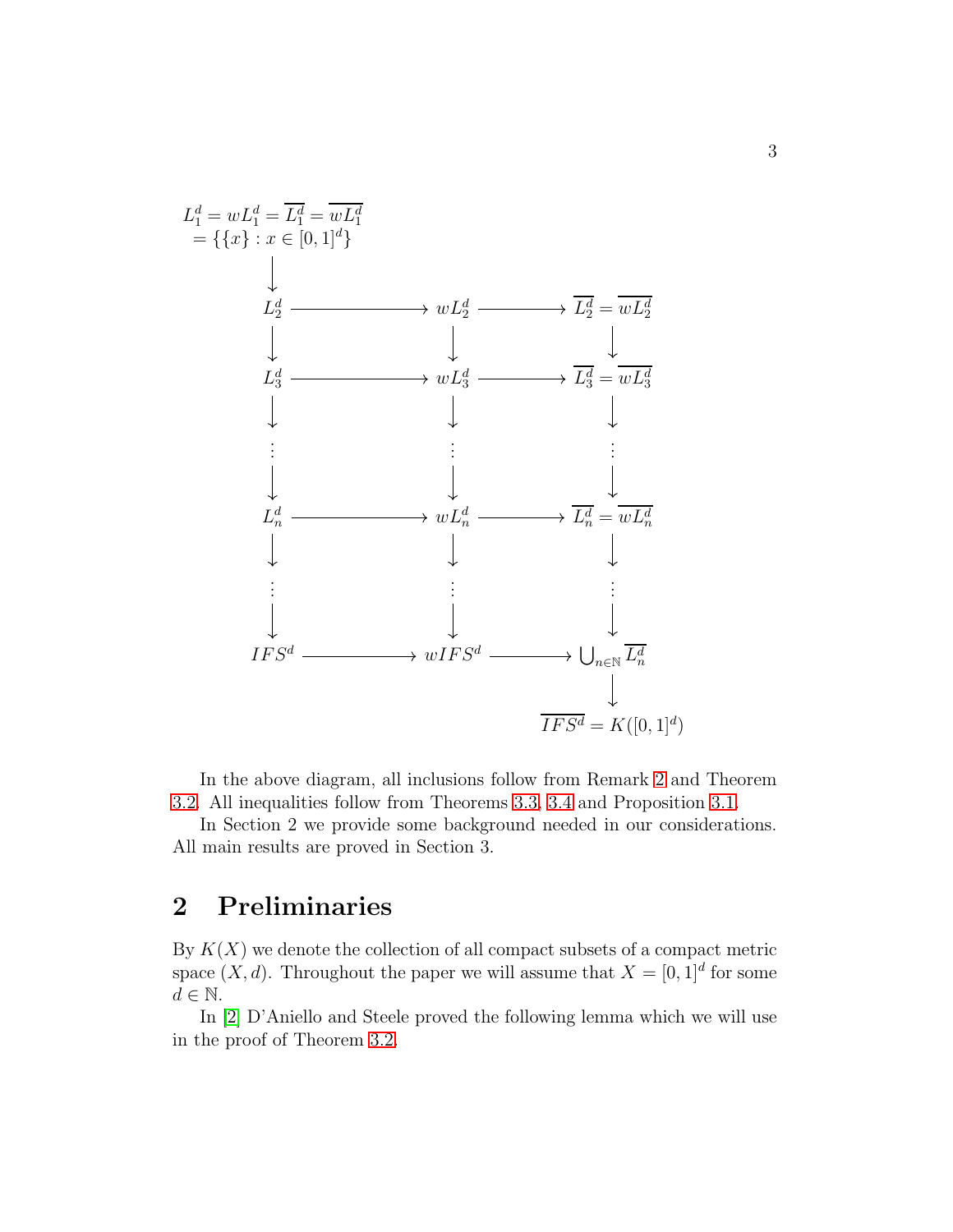<span id="page-3-0"></span>**Lemma 2.1.** [\[2\]](#page-13-1) Let  $(X, d)$  be a compact metric space. If  $(E_k)_{k \in \mathbb{N}}$  is a *sequence in*  $K(X)$  *such that*  $\lim_{k\to\infty} d_H(E_k, E) = 0$  *and*  $(S_k)_{k\in\mathbb{N}}$  *is a sequence in*  $C(X, X)$  *converging uniformly to S, then*  $\lim_{k\to\infty} d_H(S_k[E_k], S[E]) = 0$ *.* 

A function  $f: X \to X$  is called a contraction on X if one can find a constant  $L \in [0, 1)$  such that  $d(f(x), f(y)) \leq L \cdot d(x, y)$  for every  $x, y \in X$ .

Every finite set  $\{s_1, \ldots, s_k\}$  of contractions acting on X will be called an iterated function system (IFS in short). By  $S: K(X) \to K(X)$  we denote the Hutchinson operator for  $\{s_1, \ldots, s_k\}$ , i.e.

$$
\mathcal{S}(A) = \bigcup_{i=1}^{k} s_i[A].
$$

If  $(X, d)$  is a complete metric space, then  $(K(X), d_H)$ , where  $d_H$  is the Hausdorff metric, is complete as well. Applying the Banach fixed-point theorem, there is a unique attractor for the iterated function system  $\{s_1, \ldots, s_k\}$ , i.e., a unique compact set  $A \in K(X)$  such that  $\mathcal{S}(A) = A$ . The form of the Hutchinson operator imposes that attractors are self-similar (at least in some sense), so they are often used to describe fractals.

By IFS<sup>d</sup> we will denote the set of all attractors for iterated function systems acting on  $[0,1]^d$ , i.e., a compact set  $A \subseteq [0,1]^d$  is in IFS<sup>d</sup> if there is an iterated function system  $\{s_1, \ldots, s_k\}$  acting on  $[0, 1]^d$  such that  $\mathcal{S}(A) = A$ . It is clear that  $IFS^d = \bigcup_{n \in \mathbb{N}} L_n^d$ , where

$$
L_n^d = \left\{ A \in K([0,1]^d) : \exists_{\{f_1,\dots,f_n\} \text{-IFS}} A = \bigcup_{i \le n} f_i[A] \right\}.
$$

A function  $f: X \to X$  acting on a compact metric space  $(X, d)$  is called a weak contraction whenever  $d(s_i(x), s_i(y)) < d(x, y)$  for all  $x, y \in X$ ,  $x \neq y$ . Clearly, every contraction is a weak contraction. A finite set  $\{s_1, \ldots, s_k\}$ of weak contractions acting on  $X$  is called a weak iterated function system (wIFS in short). By [\[4\]](#page-13-5), if X is compact then, similarly to the case of traditional iterated function systems, every weak iterated function system has a unique attractor. A compact set  $A \subseteq X$  satisfying  $A = \bigcup_{i=1}^{k} s_i[A]$  will be called an attractor for  $\{s_1, \ldots, s_k\}$ . Obviously, each attractor of some IFS is an attractor of some wIFS. The reverse inclusion is not true by [\[6\]](#page-13-6).

Similarly as before, for  $n \in \mathbb{N}$  we will denote

$$
wL_n^d = \left\{ A \in K([0,1]^d) : \exists_{\{f_1,\dots,f_n\} \text{- wIFS } A} = \bigcup_{i \le n} f_i[A] \right\}.
$$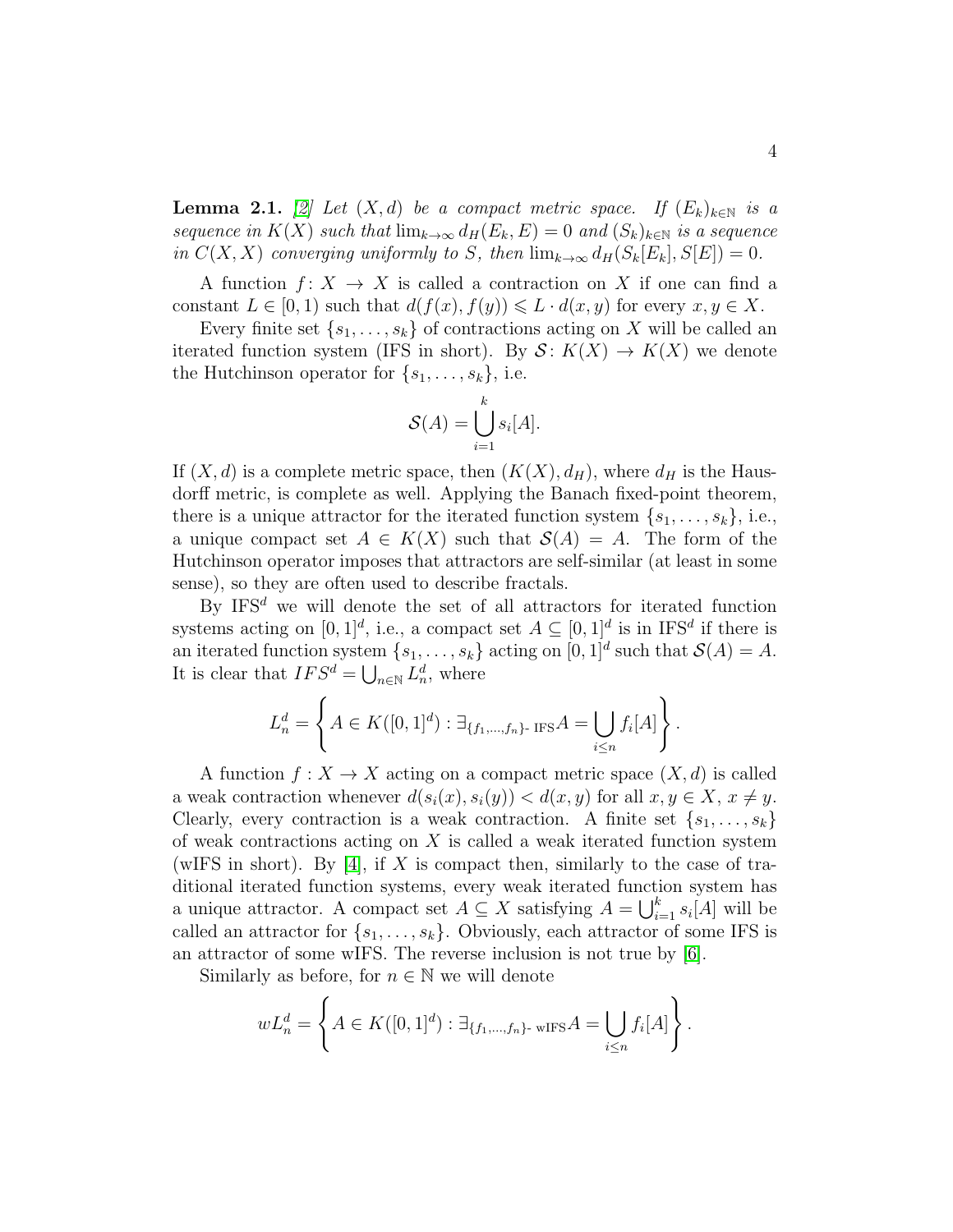Then  $wIFS^d = \bigcup_{n \in \mathbb{N}} wL_n^d$  is the family of all attractors for weak iterated function systems acting on  $[0, 1]^d$ 

In the above definitions of  $L_n^d$  and  $wL_n^d$  we do not require that functions  $f_1, \ldots, f_n$  are pairwise distinct, so  $L_n^d \subseteq L_{n+1}^d$  and  $wL_n^d \subseteq wL_{n+1}^d$  for all  $n \in \mathbb{N}$ .

*Remark.* Fix any  $n, d \in \mathbb{N}$ . It is clear from the definitions that:

- $L_1^d = wL_1^d = \overline{L_1^d} = \overline{wL_1^d}$  is the set of all singletons of  $[0, 1]^d$ ,
- $L_n^d \subseteq wL_n^d \subseteq \overline{wL_n^d}$ ,
- $L_n^d \subseteq L_{n+1}^d \subseteq \bigcup_k L_k^d = IFS^d$ ,
- $wL_n^d \subseteq wL_{n+1}^d \subseteq \bigcup_k wL_k^d = wIFS^d$ ,
- $IFS^d \subseteq wIFS^d \subseteq \bigcup_k \overline{wL_k^d}$ ,
- IFS<sup>d</sup> is dense in  $K([0,1]^d)$  as it contains all finite subsets of  $[0,1]^d$ .

Although all our results apply to spaces  $K([0, 1]^d)$  for arbitrary  $d \in \mathbb{N}$ , in the proof we will mostly work in the one-dimensional case. The following lemma justifies this approach.

<span id="page-4-0"></span>**Lemma 2.2.** For each  $n, d \in \mathbb{N}$  the following hold:

- $A \in L^1_n$  $\frac{1}{n}$  *if and only if*  $A \times \{0\}^{d-1} \in L_n^d$ ,
- $A \in wL_n^1$  *if and only if*  $A \times \{0\}^{d-1} \in wL_n^d$ ,
- *if*  $A \in \overline{L_n^1}$  then  $A \times \{0\}^{d-1} \in \overline{L_n^d}$ .

*Proof.* Observe that if  $f : [0,1]^d \to [0,1]^d$  is a (weak) contraction then so is  $f \restriction [0,1] \times \{0\}^{d-1}$ . On the other hand, for each (weak) contraction  $f : [0,1] \to$ [0, 1] the map  $g : [0, 1]^d \to [0, 1]^d$  given by  $g(x_1, \ldots, x_d) = (f(x_1), 0, \ldots, 0)$  is a (weak) contraction as well.  $\Box$ 

#### 3 Results

However there are known examples of attractors for wIFSs, which are not attractors for IFSs (see [\[6\]](#page-13-6)), in our considerations we will need one in  $wL_2^d$ for each  $d \in \mathbb{N}$ . Thus, we start with the following result.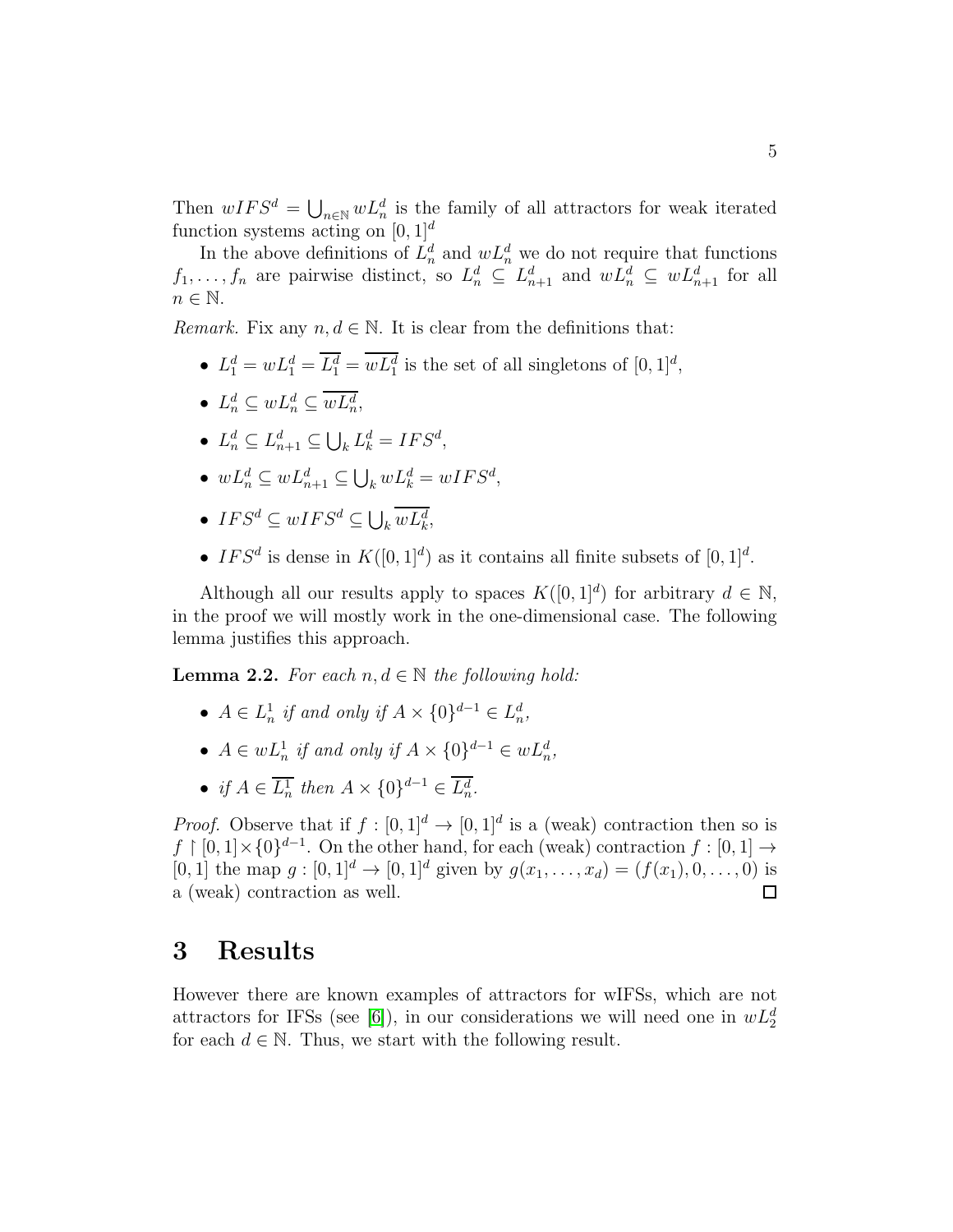<span id="page-5-0"></span>**Proposition 3.1.**  $wL_2^d \setminus IFS^d \neq \emptyset$  for every  $d \in \mathbb{N}$ .

*Proof.* By Lemma [2.2](#page-4-0) it suffices to find  $X \in wL_2^1 \setminus IFS^1$ .

Let  $f : [0,1] \to [0,1]$  be given by  $f(x) = x - x^2$  for all  $x \in [0,1]$ . Note that f is a weak contraction. Indeed, for all distinct  $x, y \in [0, 1]$  we have  $|f(x) - f(y)| = |x - y| \cdot |1 - (x + y)| < |x - y|.$ 

Define a sequence of intervals by  $I_1 = \left[0, \frac{1}{2}\right]$  $\frac{1}{2}$  and  $I_{n+1} = [0, f(\max I_n)].$ Observe that  $\lim_{n} \max I_n = 0$ .

Inductively pick points  $x_n$  for  $n \in \mathbb{N}$  in such a way that for each  $n \in \mathbb{N}$ we have:

- (a)  $x_n \in I_1$ ,
- (b)  $x_{n+1} < x_n$ ,
- (c)  $x_n x_{n+1} > x_{n+1} x_{n+2}$
- (d)  $\{x_i : i \in \mathbb{N}\} \cap (I_n \setminus I_{n+1})$  is finite,
- (e)  $k_1 = 2$  and  $k_n > n \cdot (\sum_{i=1}^{n-1} k_i)$ , where  $k_n = |\{x_i : i \in \mathbb{N}\} \cap (I_n \setminus I_{n+1})|$ .

Note that item (d) guarantees that  $\lim_n x_n = 0$ . Put  $X = \{0\} \cup \{x_n : n \in \mathbb{N}\}.$ 

We need to show that  $X \in wL_2^1 \setminus IFS^1$ . Firstly, notice that by items (b) and (c) there is a weak contraction  $g:[0,1] \to [0,1]$  such that  $g(x_n) = x_{n+1}$ for all  $n \in \mathbb{N}$ . Observe that the unique fixed point of g has to be 0. Thus, if  $h : [0,1] \to [0,1]$  is the function constantly equal to  $x_1$  then  $X = g[X] \cup h[X]$ , i.e.,  $X \in wL_2^1$ .

On the other hand, assume to the contrary that  $f_1, \ldots, f_k : [0,1] \to [0,1]$ are standard contractions such that  $X = \bigcup_{i=1}^{k} f_i[X]$ .

Find  $n \in \mathbb{N}$  such that:

- (i)  $n > k$ ,
- (ii) if  $f_i(0) \neq 0$  then  $f_i[X] \cap X \cap I_n = \emptyset$ ,
- (iii)  $\max_{i \leq k} Lip(f_i) \cdot |I_n| < |I_{n+1}|.$

The second item is possible to achieve as for each  $i \leq k$  either  $f_i(0) = 0$  or  $f_i[X] \cap X$  is finite (by  $\lim_n x_n = 0$ ). For the third item use the fact that for each  $L \in (0,1)$  we have  $|f(x) - f(0)| = |x| \cdot |1-x| > L|x-0|$  for any  $x \in (0, 1 - L).$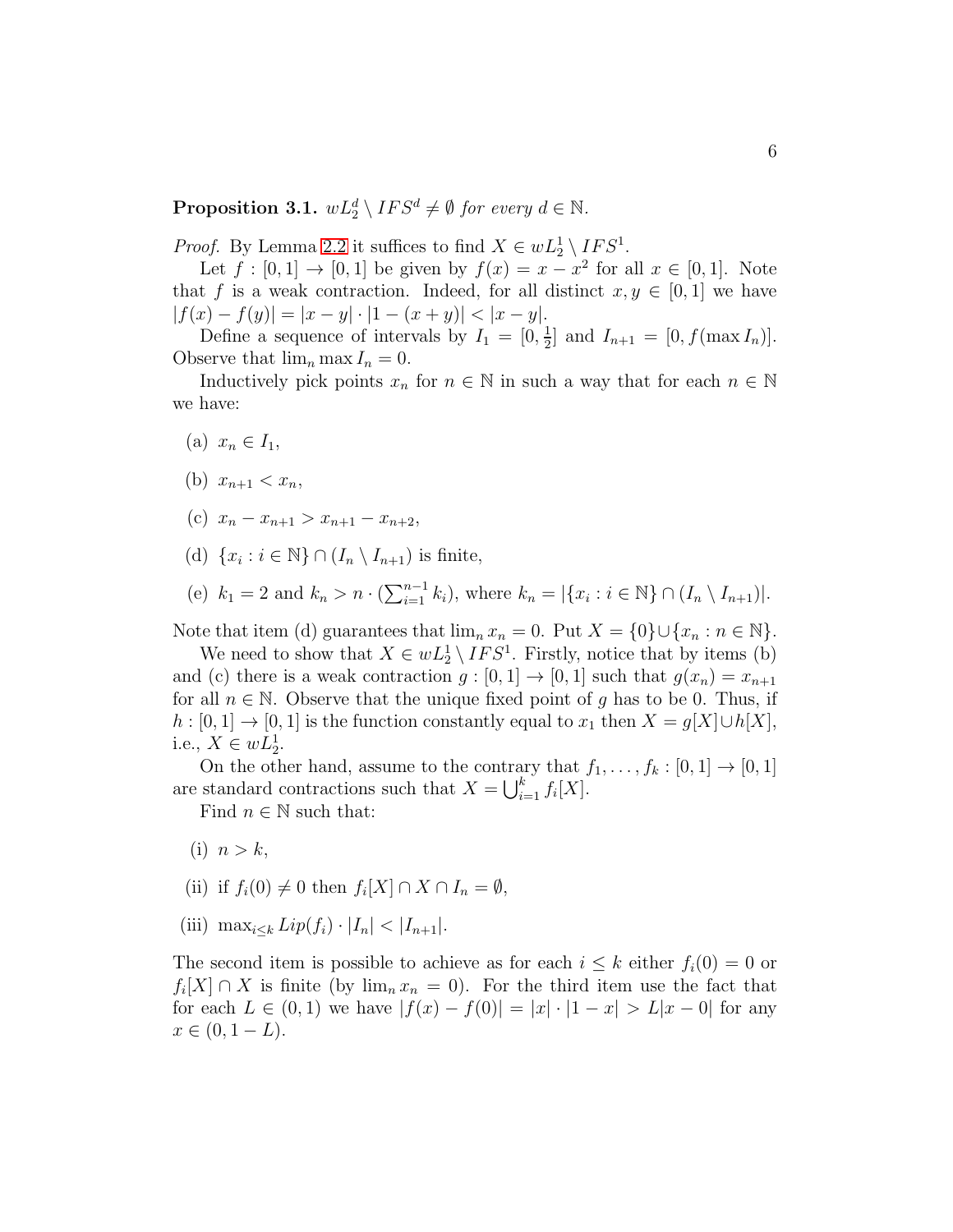We claim that  $X \cap I_n \setminus I_{n+1}$  cannot be covered by  $f_i[X]$ . Indeed, if  $f_i(0) \neq 0$  then  $f_i[X] \cap X \cap I_n = \emptyset$  by item (ii). What is more, if  $f_i(0) = 0$ then  $f_i[I_n] \subseteq I_{n+1}$  (by item (iii)), so

$$
(X \cap I_n \setminus I_{n+1}) \cap \bigcup_{i \leq k} f_i[X] = (X \cap I_n \setminus I_{n+1}) \cap \bigcup_{i \leq k} f_i[X \cap I_1 \setminus I_n].
$$

As  $|X \cap I_1 \setminus I_n| = \sum_{i=1}^{n-1} k_i$ , we conclude that

$$
\left|\bigcup_{i\leq k}f_i[X\cap I_1\setminus I_n]\right|\leq k\cdot\sum_{i=1}^{n-1}k_i
$$

Thus,  $X \notin IFS^1$  and the proof is completed.

$$
\Box
$$

The rest of our paper is devoted to studies of the families  $L_n^d$ .

# <span id="page-6-0"></span>**Theorem 3.2.**  $L_n^d = w L_n^d$  for every  $n, d \in \mathbb{N}$ .

*Proof.* As  $\overline{L_n^d} \subseteq \overline{wL_n^d}$ , it suffices to prove that  $wL_n^d \subseteq \overline{L_n^d}$ . Let us fix  $A \in wL_n^d$ . There exist weak contractions  $f_1, \ldots, f_n$  such that

$$
A = \bigcup_{i=1}^{n} f_i[A].
$$

Let us denote  $(\mathbb{Q} \cap [0,1])^d \setminus \{(0,\ldots,0), (1,\ldots,1)\} = \{q_i : i \in \mathbb{N}\}, q_i \neq q_j.$ For  $j \leq n, k \in \mathbb{N}$  let us define  $g_k^j$  $k^j: [0,1]^d \rightarrow [0,1]^d$  as a partially linear function connecting the following points:  $(0, f_j(0)), (1, f_j(1)), \ldots, (q_i, f_j(q_i))$ for  $i \leq k$  (for  $d = 1$  the function  $g_k^j$  $\frac{j}{k}$  is a polygonal chain). You can view  $g_k^j$ k as a *polygonal approximation* of  $f_j$ .

We have the following:

- 1.  $g_k^j$  $\frac{j}{k} \xrightarrow{k \to \infty} f_j,$
- 2.  $g_k^j$  $\frac{J}{k}$  is a contraction with the following Lipschitz constant:

$$
\max\{L_{x,y}^j: x,y \in \{(0,\ldots,0), (1,\ldots,1), q_1,\ldots, q_k\}\},\
$$

where  $L_{x,y}^j \in (0,1)$  is such that  $d(f_j(x), f_j(y)) \leq L_{x,y}^j \cdot d(x,y)$ .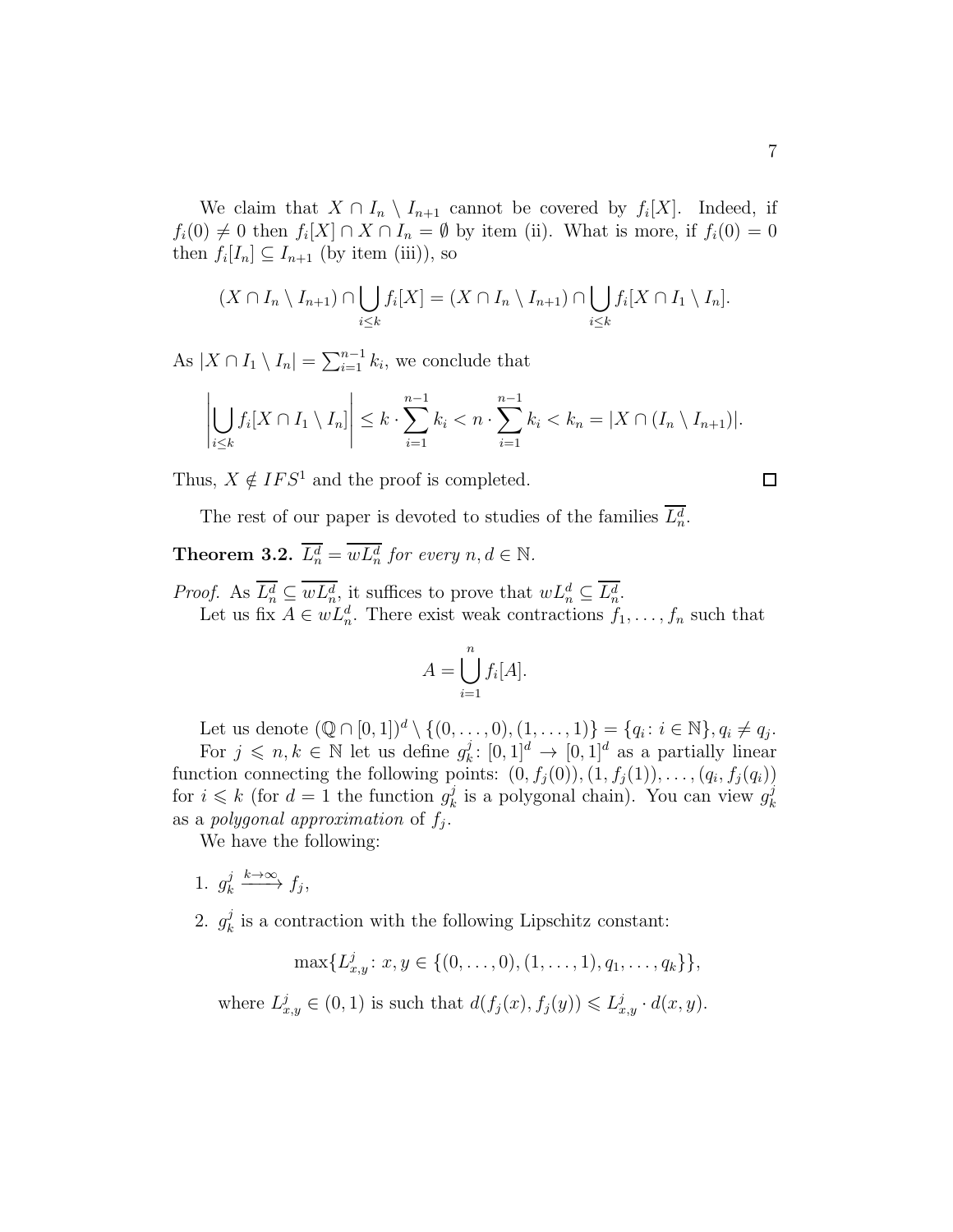The existence of those  $L^j_{x,y}$  follows from each  $f_j$  being a weak contraction: since for fixed  $x \neq y$  we have  $d(f_j(x), f_j(y)) < d(x, y)$ , then for those specific x, y (rather than globally) we can find a constant  $L_{x,y}^j \in (0,1)$  such that  $d(f_j(x), f_j(y)) \leqslant L^j_{x,y} \cdot d(x,y)$  holds.

For fixed k let  $A_k \in K([0,1]^d)$  be such that

$$
A_k = \bigcup_{j=1}^n g_k^j[A_k].
$$

It follows that  $A_k \in L_n^d$ . We will show that  $A = \lim_k A_k$ , i.e.  $A \in \overline{L_n^d}$ .

Fix  $\varepsilon > 0$ . We are looking for k such that  $d_H(A, A_k) < \varepsilon$ .

We will use the Arzelà–Ascoli theorem. The functions  $g_k^j$  $\frac{J}{k}$  are uniformly bounded and uniformly equicontinuous, therefore they have a subsequence that is uniformly convergent. However, we know that  $(g_k^j)$  $\binom{J}{k}$  is convergent to  $f^j$ , therefore this particular convergence is uniform.

As  $(A_k)_k \subseteq K([0,1]^d)$  and the space is compact,  $A_k$  has a convergent subsequence,  $(A_{k_m})_m$ . Let us denote its limit by B. Applying Lemma [2.1,](#page-3-0) we obtain

$$
\lim_{m \to \infty} d_H \left( g_{k_m}^j[A_{k_m}], f^j[B] \right) = 0.
$$

It is easy to see that  $d_H(A \cup B, C \cup D) \leq d_H(A, C) + d_H(B, D)$ . Using this, as well as the preceding convergence and the fact that  $\bigcup_j g_k^j$  $\mu_{k_m}^j[A_{k_m}] = A_{k_m},$ we have

$$
\lim_{m \to \infty} d_H \left( \bigcup_{j=1}^n g_{k_m}^j [A_{k_m}], \bigcup_{j=1}^n f^j [B] \right) = 0.
$$

We also know that  $d_H(A_{k_m}, B) \to 0$ , hence  $B = \bigcup_j f^j[B]$  and therefore  $B = A$ .

It follows that A is the limit of  $(A_{k_m}) \subseteq L_n^d$ .

<span id="page-7-0"></span>**Theorem 3.3.**  $L_{n+1}^d \setminus \overline{L_n^d} \neq \emptyset$  for every  $n, d \in \mathbb{N}$ .

*Proof.* This proof is based on ideas from [\[5,](#page-13-3) Lemma 4.2].

Fix  $n \in \mathbb{N}$  and let us define  $k = n^2 + 1$ . Pick points  $a_1, \ldots, a_{n+1}, b_1, \ldots, b_n$ so that the following conditions are met:

- 1.  $\sum_{i=1}^{n} b_i + (\sum_{i=1}^{n+1} a_i)(k-1) < 1$ ,
- 2.  $(k-1)a_{i+1} < a_i \left(\frac{9}{10}\right)^{k-2}$ ,

 $\Box$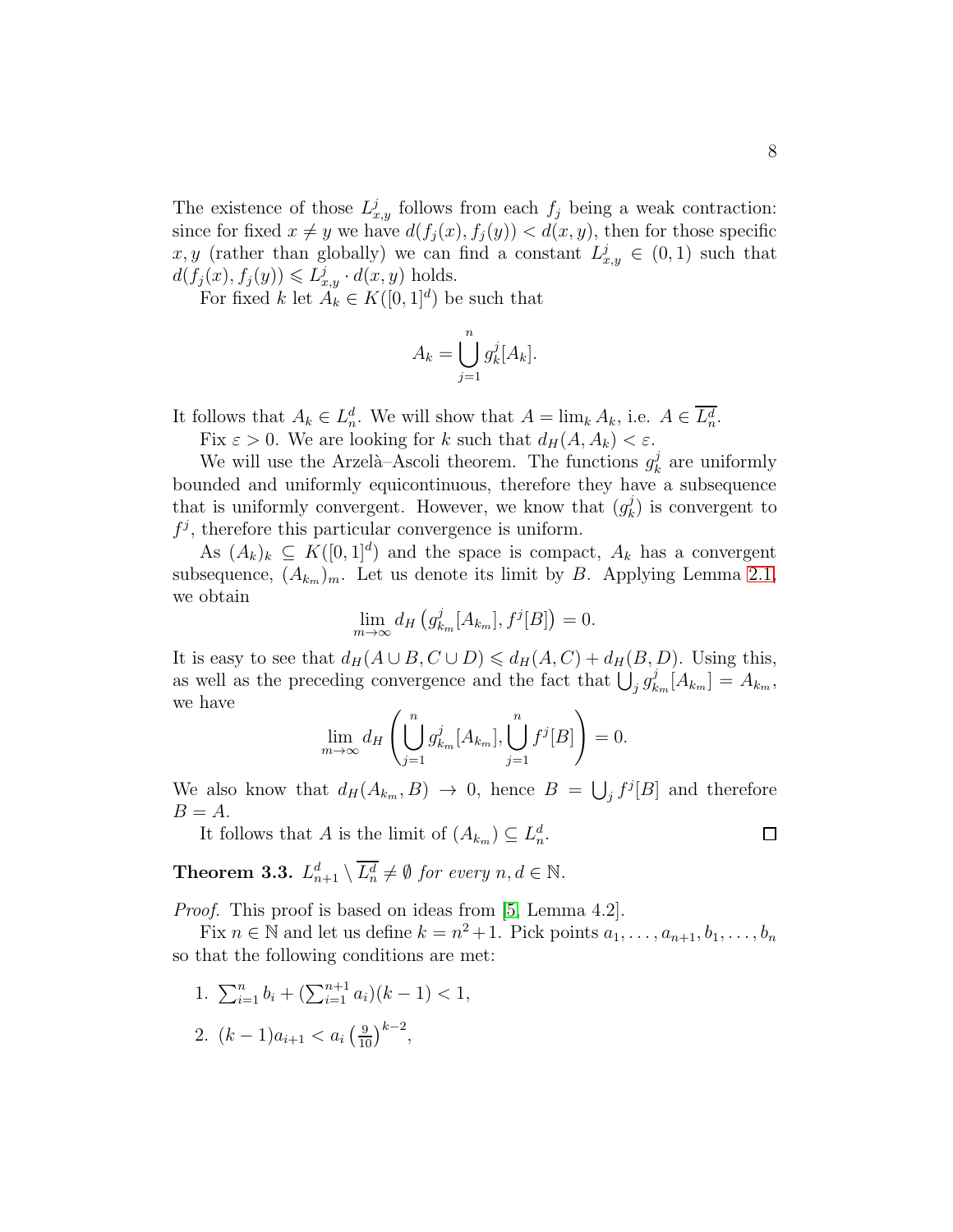- 3.  $b_1 = 10a_1(k-1)$ ,
- 4.  $b_{i+1} = 2b_i$ .

Define points  $x_{i,j}$  for all  $i \leq n+1$  and  $j \leq k$  by:

$$
x_{1,1} = 0
$$
,  $x_{i,j+1} = x_{i,j} + a_i \left(\frac{9}{10}\right)^{j-1}$ ,  $x_{i+1,1} = x_{i,k} + b_i$ .

Put  $y_{i,j} = (x_{i,j}, 0, \ldots, 0) \in [0,1]^d$ . Let  $F_i = \{y_{i,j} : j \in \{1, \ldots, k\}\}\$  and  $F = \bigcup_{i \leq n+1} F_i$ . We claim that  $F \in L_{n+1}^d \setminus \overline{L_n^d}$ .

First we will show that  $F \in L_{n+1}^d$ . Let  $f_1, \ldots, f_{n+1}$  be any contractions such that for each  $i \leq n+1$  we have  $f_i[F \setminus F_i] = \{y_{i,1}\},\ f_i(y_{i,k}) = y_{i,k}$  and  $f_i(y_{i,j}) = y_{i,j+1}$ , for all  $j \leq k-1$ . Note that the construction ensures that  $d(f_i(x), f_i(y)) < d(x, y)$  for all distinct  $x, y \in F$ . Since F is a finite set, there is  $L_i \in (0,1)$  such that  $d(f_i(x), f_i(y)) \leq L_i d(x,y)$  for all  $x, y \in F$ . Thus,  $f_i \restriction F$  defined in this way can be extended to a contraction  $f_i : [0,1]^d \to$  $[0,1]^d$  with the same Lipschitz constant  $L_i$ . Now it suffices to observe that  $F = \bigcup_{i \leq n+1} f_i[F].$ 

In order to show that  $F \notin \overline{L_n^d}$ , put  $\delta = \frac{1}{4}$  $\frac{1}{4}$  ·  $a_{n+1}$   $\left(\frac{9}{10}\right)^{k-2}$  (i.e.,  $\delta$  is one-fourth of  $d(y_{n+1,k-1}, y_{n+1,k})$ , which is the minimal distance between two points from F). We claim that  $B(F,\delta) \cap L_n^d = \emptyset$ , where  $B(F,\delta)$  denotes the ball in  $K([0, 1]^d)$  of radius  $\delta$  centered in F.

Suppose to the contrary that there is  $A \in L_n^d$  which is  $\delta$ -close to F. For convenience, put  $\widetilde{E}_{\delta} = \bigcup_{x \in E} B(x, \delta)$  for each  $E \subseteq [0, 1]^d$  (here  $B(x, \delta)$  denotes the ball in  $[0, 1]^d$  of radius  $\delta$  centered at x). Then  $A \subseteq F_{\delta}$  and  $A \cap B(x, \delta) \neq \emptyset$ for every  $x \in F$ . Since  $A \in L_n^d$ , there are contractions  $g_1, \ldots, g_n$  such that  $A = \bigcup_{i \leq n} g_i[A]$ . By the Banach fixed-point theorem, each contraction  $g_i$ has a unique fixed point  $z_i$ . Then  $z_i \in A$  as otherwise for  $x \in A$  given by  $d(z_i, x) = d(z_i, A) > 0$  ( $d(z_i, A)$ ) is the distance between the point  $z_i$  and the compact set A) we would have  $d(z_i, g_i(x)) = d(g_i(z_i), g_i(x)) < d(z_i, x) =$  $d(z_i, A)$  which contradicts  $g_i(x) \in A$ . Thus, for each  $i \leq n$  there is  $k_i \leq n+1$ such that  $z_i \in \widetilde{(F_{k_i})_{\delta}}$ . Thus, there is  $m \leq n+1$  with  $m \notin \{k_i : i \leq n\}$ . We will show that  $A \cap \widetilde{(F_m)}_\delta$  cannot be covered by  $\bigcup_{i \leq n} g_i[A]$ .

Denote  $A_i = A \cap (F_i)_{\delta}$  for all  $i \leq n+1$ . Observe that for all  $i$  we have  $b_i <$  $b_{i+1}$  (by condition 4.) and  $a_i > a_{i+1}$  (by condition 2.). Thus, by condition 3. for each  $i \leq n$  and  $j \leq n+1$  the set  $g_i[A_j]$  cannot intersect two sets of the form  $A_{j'}$ . In particular,  $g_i[A_{k_i}] \subseteq A_{k_i}$ . Moreover, using  $b_i < b_{i+1}$  once again,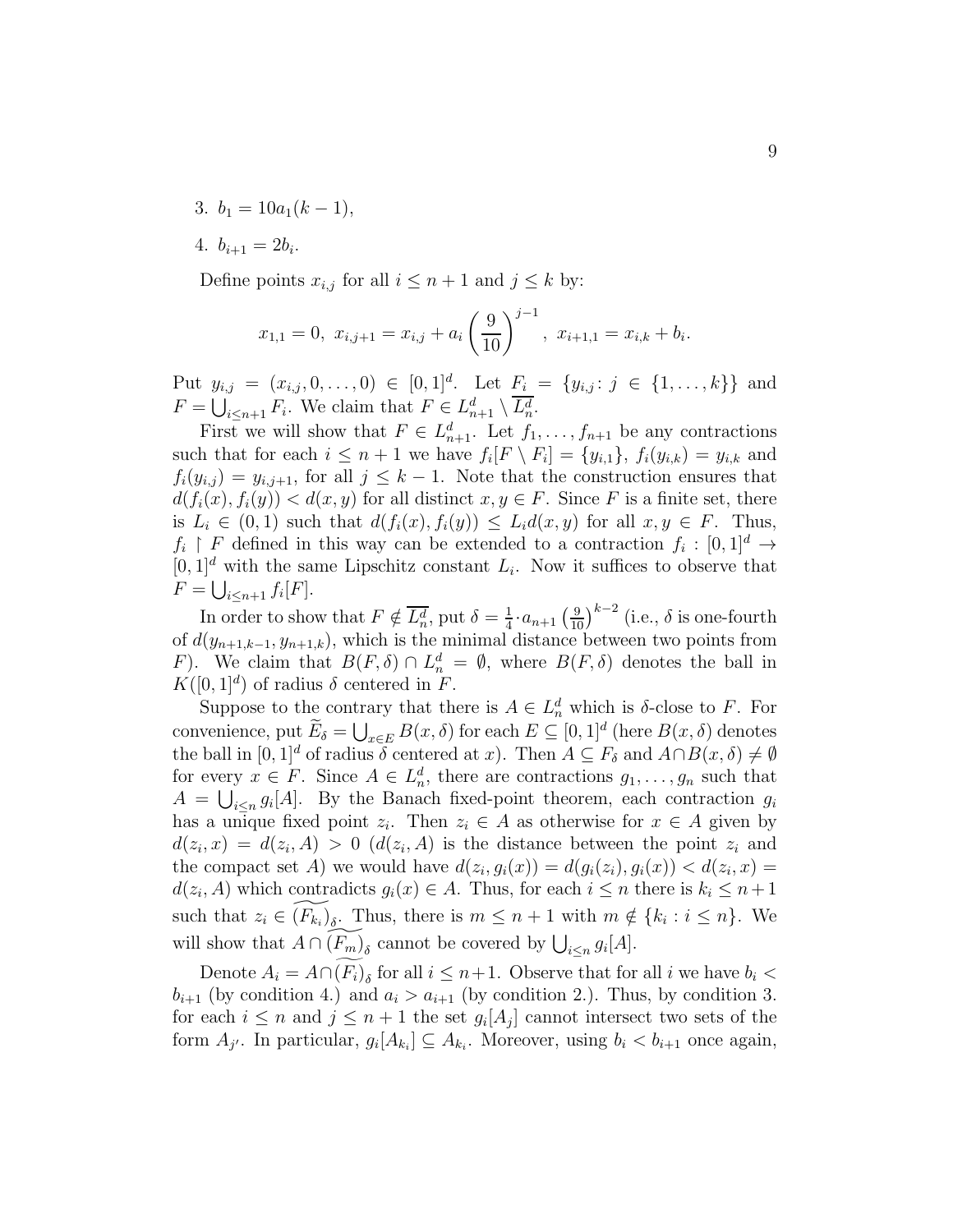observe that if  $x \in A_{k_i-1}$  and  $y \in A_{k_i}$  are such that  $d(x, y) = d(A_{k_i-1}, A_{k_i})$ (here  $d(A_{k_i-1}, A_{k_i})$  is the distance between the compact sets  $A_{k_i-1}$  and  $A_{k_i}$ ) then  $g_i(x) \in A_{k_i}$ . Continuing this reasoning, we obtain that

$$
g_i\left[\bigcup_{j\leq k_i}A_j\right]\subseteq A_{k_i}
$$

for all  $i \leq n$ . Hence,  $A_m \cap g_i[A] = A_m \cap \bigcup_{j > k_i} g_i[A_j]$ . Notice also that either  $k_i > m$  and  $A_m \cap g_i[A] = A_m \cap \bigcup_{j>m} g_i[A_j]$  or  $k_i \leq m$ . In the latter case we have

$$
g_i[A_{k_i+1}] \subseteq \bigcup_{j \le k_i} A_j,
$$
  

$$
g_i[A_{k_i+2}] \subseteq \bigcup_{j \le k_i} A_j \cup A_{k_i+1},
$$
  

$$
g_i[A_{k_i+3}] \subseteq \bigcup_{j \le k_i} A_j \cup A_{k_i+1} \cup A_{k_i+2}
$$

etc. In particular, we can again conclude that  $A_m \cap g_i[A] = A_m \cap \bigcup_{j>m} g_i[A_j]$ . Therefore,

$$
A_m \cap \bigcup_{i \le n} g_i[A] = A_m \cap \bigcup_{i \le n} \bigcup_{m < j \le n+1} g_i[A_j].
$$

By the definition of  $\delta$ , for each  $i \leq n$  and  $x \in F$  the set  $g_i[B(x, \delta)]$  can intersect only one ball of the form  $B(y, \delta)$ , for  $y \in F_m$ . Using condition 2. we see that actually for every  $j > m$  the whole set  $g_i[A_j]$  can intersect only one ball of the form  $B(y, \delta)$ , for  $y \in F_m$ . This means that  $\bigcup_{i \leq n} \bigcup_{m < j \leq n+1} g_i[A_j]$ can intersect no more than  $n^2$  balls of this form. As  $k = n^2 + 1$ , at least one ball will not intersect the set  $\bigcup_{i\leq n} g_i[A] = A$ . Hence, A is not  $\delta$ -close to F. This finishes the proof.  $\Box$ 

Recall that  $L_1^d$  is the family of all singletons (which is a rather small set). Next result shows that  $L_2^d$  is a much richer family.

<span id="page-9-0"></span>**Theorem 3.4.**  $L_2^d \setminus wIFS^d \neq \emptyset$  for every  $d \in \mathbb{N}$ .

*Proof.* By Lemma [2.2,](#page-4-0) we can work in the space [0, 1]. Our goal is to construct a set  $X \in \overline{L_2^1} \setminus wIFS^1$ .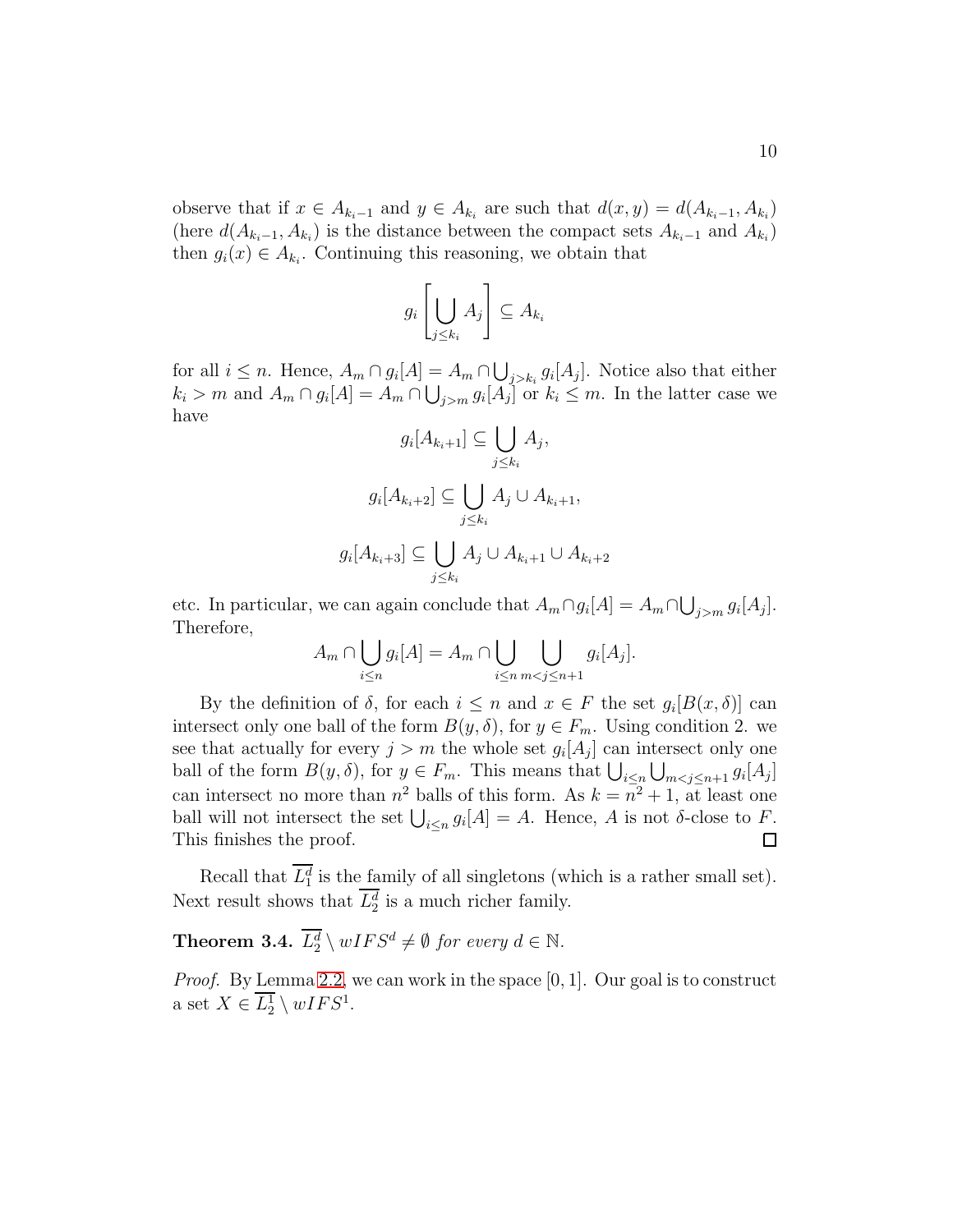We will start the construction with a definition of a sequence  $(k_n)$ . Put

$$
k_1 = 1, \ k_n = n \cdot \left(\sum_{i < n} k_i\right) + 1 + n.
$$

Now let  $(I_n^k)_{n \in \mathbb{N}, k \leq k_n}$  be a sequence of closed intervals such that the following conditions hold

- 1.  $\forall_n \ \forall_{i,j \leq k_n} |I_n^i| = |I_n^j| > n \cdot \sum_{m > n, k \leq k_m} |I_m^k|$ .
- 2.  $\forall_{n,j} \ \max(I_n^{j+1}) < \min(I_n^j)$  and  $\forall_n \ \max(I_{n+1}^1) < \min(I_n^{k_n})$ .
- 3.  $\forall_{n,j} d(I_n^j, I_n^{j+1}) = |I_n^1|$  $|I_n^1|$  and  $\forall_n d(I_{n+1}^1, I_n^{k_n}) = |I_{n+1}^1|.$
- 4. Values  $|I_1^1|$  and  $\max(I_1^1)$  are chosen so that

$$
\overline{\bigcup_{n\in\mathbb{N},k\leqslant k_n}I_n^k} = \bigcup_{n\in\mathbb{N},k\leqslant k_n}I_n^k\cup\{0\} \text{ and } \bigcup_{n\in\mathbb{N},k\leqslant k_n}I_n^k\subseteq[0,1].
$$

Let us explain the thinking behind these conditions. The first condition ensures us that the intervals are grouped together in regards to their length, the groups are indexed by the subscript and in each following group the length is much smaller compared to the previous group. The second condition informs us how the intervals are ordered on the line. The third condition assures us that in a particular "section" of intervals, the distance between two neighboring intervals is equal to their length. Also, the distance between two sections, i.e. the length of a "gap" between two sections, is equal to the length of a gap *inside* the next section. In condition four we take care of the fact that the intervals "fit into" a required space and that their boundaries tend to 0.

Once the preceding construction is finished, we are ready to define the main set of the proof. Put

$$
X = \bigcup_{n \in \mathbb{N}, k \leq k_n} I_n^k \cup \{0\}.
$$

To complete the proof we need to show that  $X \notin wIFS^1$  and  $X \in \overline{L_2^1}$ . We will start with the first part.

Let us assume otherwise, that  $X \in wIFS^1$ . This implies that there exists a certain number n and such weak contractions  $f_1, f_2, \ldots, f_n$  that X is the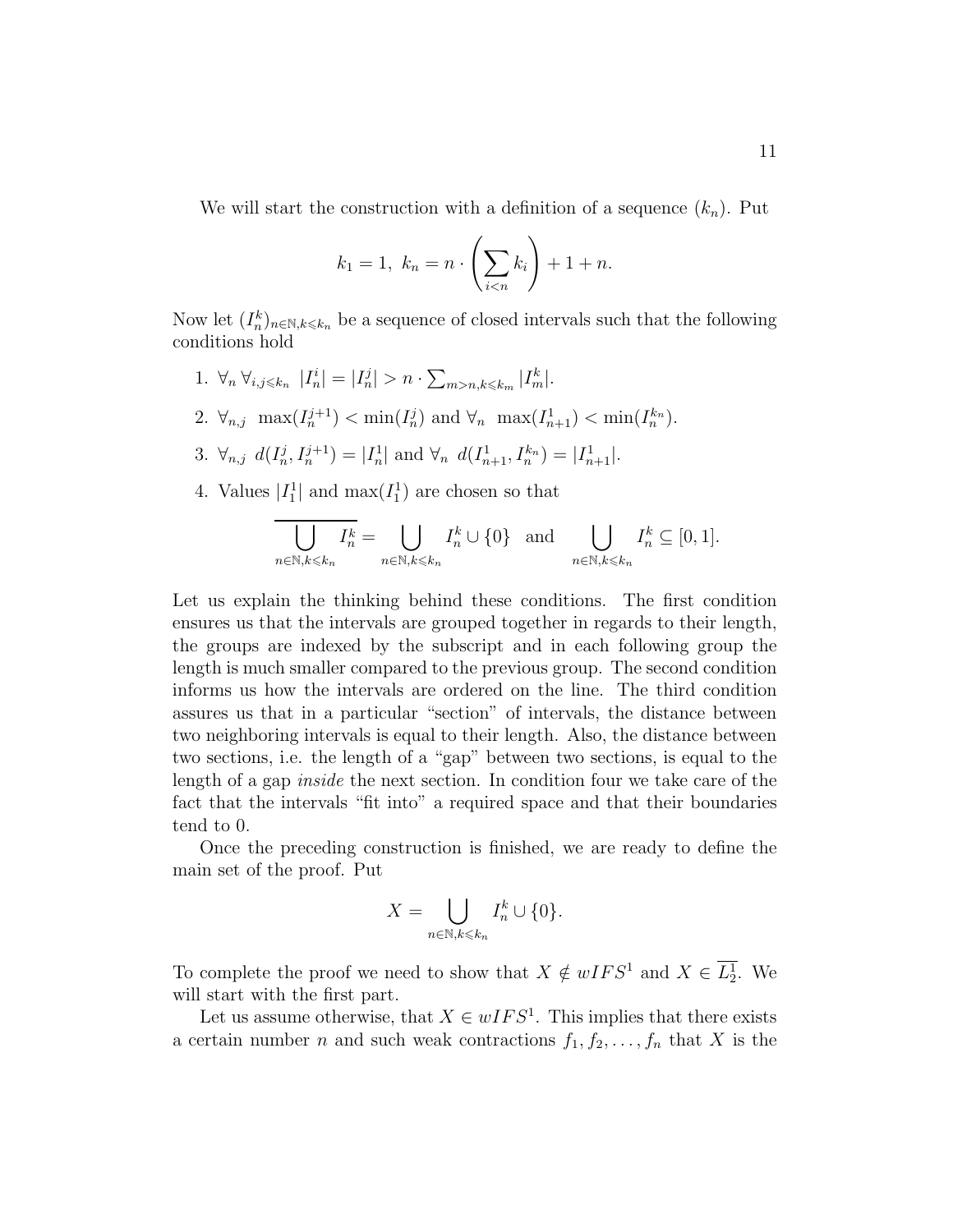attractor, i.e.  $X = f_1[X] \cup \cdots \cup f_n[X]$ . Since these weak contractions act on intervals, it will be crucial to consider what number of intervals will be present in their images. We claim that the set  $f_1[X] \cup \cdots \cup f_n[X]$  cannot cover  $\bigcup_{k \leq k_n} I_n^k$ .

Observe that

$$
f_1\left[\bigcup_{m
$$

will cover *at most*  $k_1 + \cdots + k_{n-1} = \sum_{i \le n} k_i$  of the intervals  $I_n^1$  $I_n^1, \ldots, I_n^{k_n}$ . Hence

$$
f_1\left[\bigcup_{m
$$

will cover at most  $n \cdot \sum_{i \leq n} k_i$  of them. Similarly,

$$
f_1\left[I_n^1\cup\cdots\cup I_n^{k_n}\right]
$$

will cover at most *one* interval (due to the fact the gaps are of equal size and the functions are weak contractions) and therefore

$$
f_1\left[I_n^1 \cup \cdots \cup I_n^{k_n}\right] \cup \cdots \cup f_n\left[I_n^1 \cup \cdots \cup I_n^{k_n}\right]
$$

will cover at most n of them.

Using condition (1) from the construction of  $(I_n^k)$ , the sets

$$
\bigcup_{m>n \; \wedge \; k \leqslant k_m} I_m^k
$$

will not cover a single interval (combined they are shorter), which means that at least one interval was not fully covered. This finishes this part.

Now we will show that  $X \in \overline{L_2^1}$ .

Fix  $\varepsilon > 0$ . To finish the proof we will find weak contractions  $f_1, f_2$  such that their attractor will be  $\varepsilon$ -close to X.

For convenience we define the operation  $\widetilde{\cdot}_{\varepsilon}$  as follows:  $\widetilde{E}_{\varepsilon} = \bigcup_{x \in E} B(x, \varepsilon)$ . Obviously  $E \subseteq E_{\varepsilon}$ . Since  $(I_n^k)$  is a sequence of intervals with decreasing lengths, decreasing gaps and approaching 0, for a fixed  $\varepsilon$  the set  $X_{\varepsilon}$  will eventually *swallow* a cofinite collection of intervals tending to 0. More formally, there is  $n \in \mathbb{N}$  such that:

$$
\widetilde{X}_{\varepsilon} = \bigcup_{m < n, k \leq k_m} \widetilde{(I_m^k)}_{\varepsilon} \cup \bigcup_{k \leq k_n - 1} \widetilde{(I_n^k)}_{\varepsilon} \cup [0, \alpha),
$$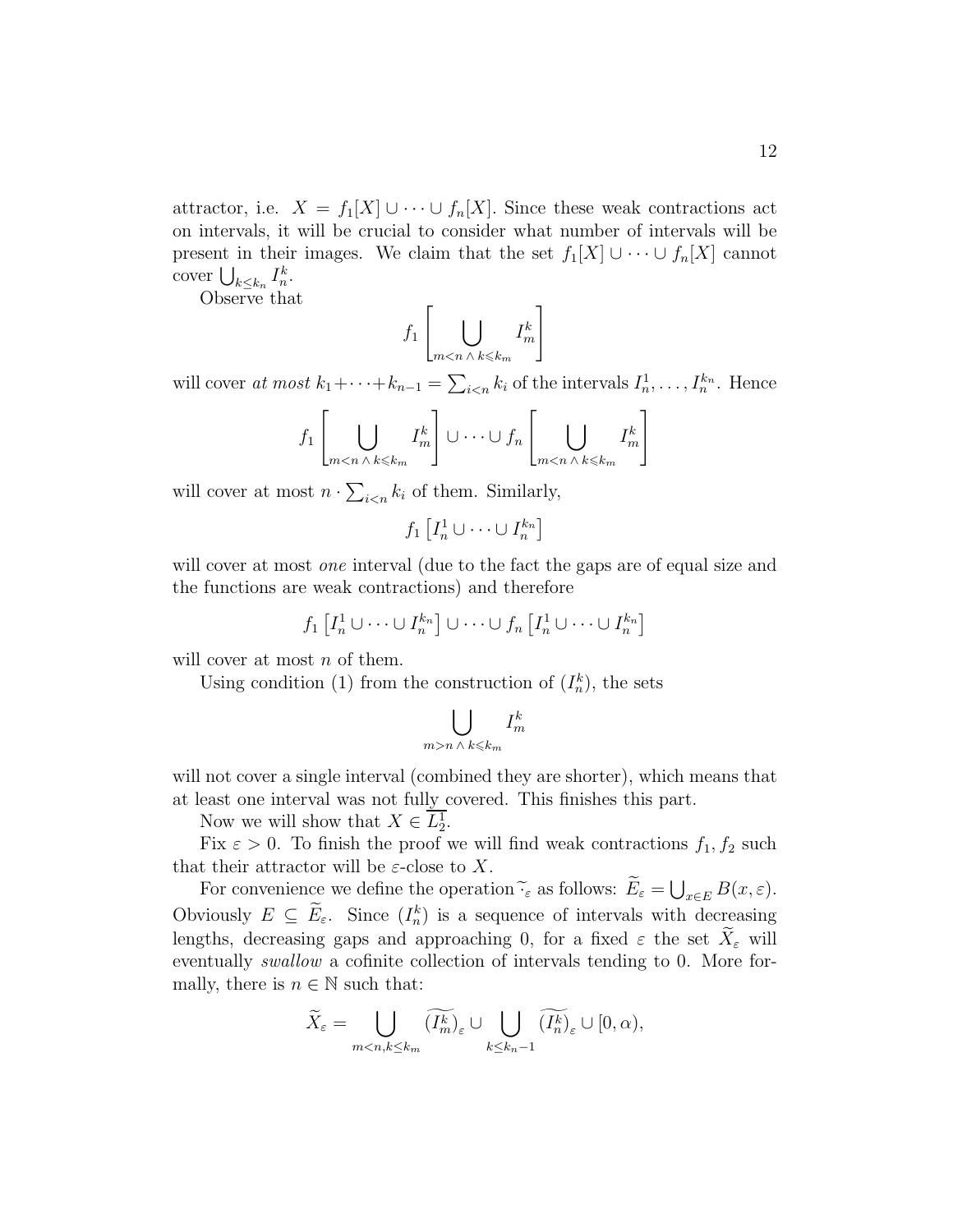where  $\alpha = \max(I_n^{k_n}) + \varepsilon$ .

Let us define  $f_1$ . Start by enforcing the following conditions:

- $f_1$  (max  $I_1^1$ ) = max  $I_1^2$ .
- $f_1\left(\min I_m^{k_m-1}\right) \in \left(\min I_m^{k_m}, \min I_m^{k_m} + \varepsilon\right)$  for  $m \leq n$ .
- $f_1\left(\min I_m^{k_m}\right) = \min \left(I_{m+1}^1\right)$  for  $m < n$ .
- $f_1\left(\max I_m^{k_m}\right) = \max \left(I_{m+1}^1\right)$  for  $m < n$ .

We also need to determine what happens in  $[0, \alpha)$ . We define an auxiliary, decreasing sequence  $(y_n)$  such that:

- $y_1 = \max I_n^{k_n} + \frac{\varepsilon}{2}$  $\frac{\varepsilon}{2}$ .
- $f_1[I_n^{k_n-1}] = \{y_1\}.$
- $y_{i+1} = \max\{0, y_i \frac{\varepsilon}{i+1}\}.$
- $f_1(y_i) = y_{i+1}$ .

These conditions determine the values of  $f_1$  on isolated points and in-between them  $f_1$  is linear. This concludes the definition of  $f_1$ .

Note that the sequence  $(y_n)$  is constantly equal to zero from some point on, since the series  $\sum \frac{\varepsilon}{i+1}$  is divergent. Let  $i_0 = \min\{i \in \mathbb{N} : y_i = 0\}.$ 

For  $f_2$  we require that it is a weak contraction and that the following condition holds:

$$
f_2\left[I_1^1 \cup \bigcup_{m \leq n, \, k \leq k_m} f_1[I_m^k] \cup \{y_1, \ldots, y_{i_0}\}\right] = I_1^1,
$$

which means that  $f_2$  transfers everything onto  $I_1^1$ .

We obtain that the set

$$
I_1^1 \cup \bigcup_{m \leqslant n, k \leqslant k_m} f_1[I_m^k] \cup \{y_1, \ldots, y_{i_0}\}\
$$

is an attractor for  $\{f_1, f_2\}$  and it is  $\varepsilon$ -close to X.

 $\Box$